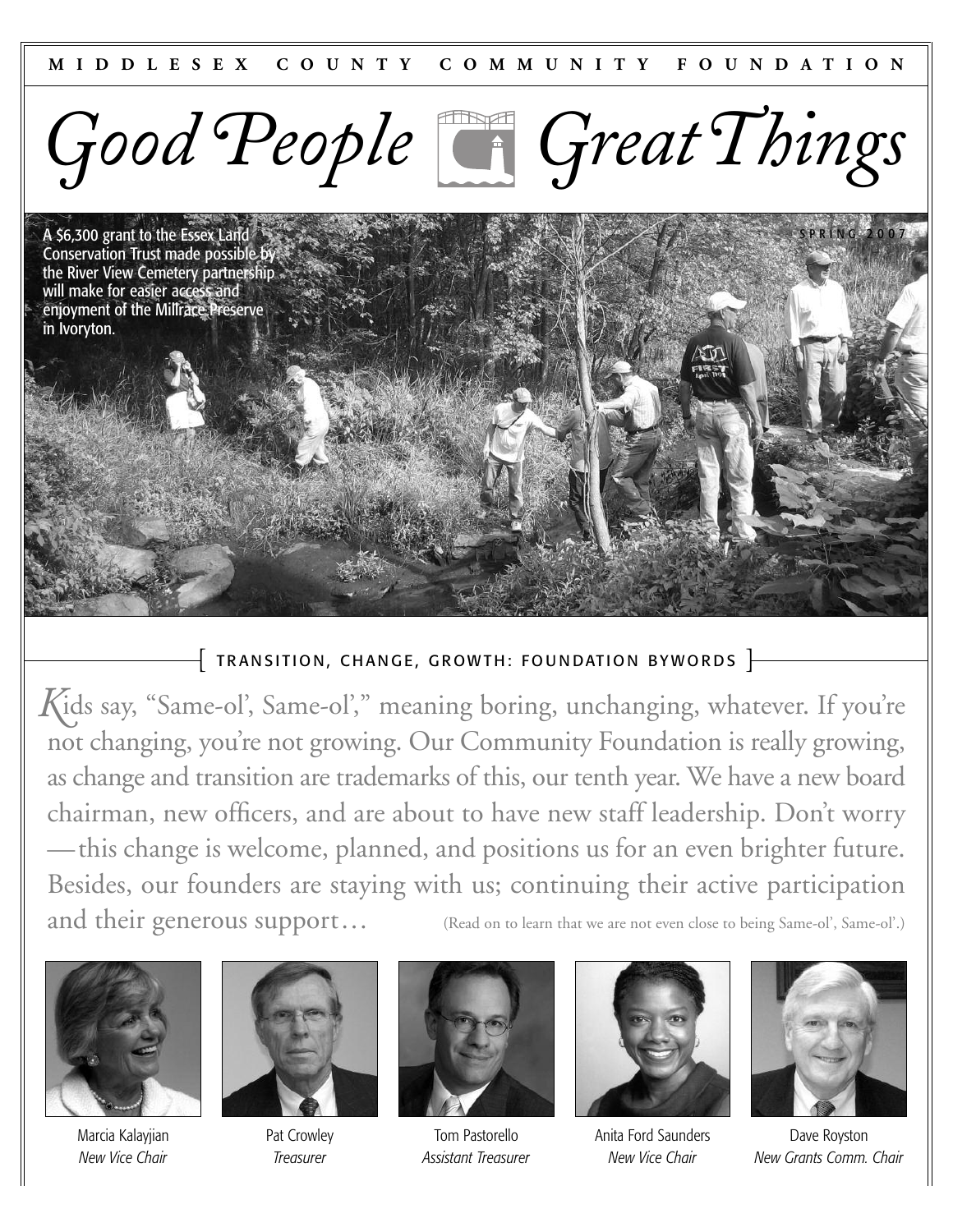## G RANTS ADDRESS UNSEEN COUNTY NEEDS







*A* cursory view could lead one to believe that Middlesex County is filled with idyllic communities that are veritable utopias. Recent surveys tell a much different story. The annual count of homeless in the county done in January found 311 homeless. This number does not include, for example, families on the shoreline who room in motels until tourist season rates compel them to live in their cars or in state parks.

Middlesex United Way and Middlesex County Chamber of Commerce leaders Kevin Wilhelm and Larry McHugh are chairing a coalition of leaders that includes clergy, elected officials, and others committed to ending homelessness in the county in 10 years. The Foundation is pleased to see such a determined effort to address this critical need. A \$5,000 Foundation planning grant, combined with similar amounts from the United Way and Liberty Bank Foundation, will begin the process that has been successful in other communities. Continued commitment from major stakeholders can meet the coalition's aggressive goal.

From the shoreline to Middletown, agencies are guided by caring individuals meeting the needs of these homeless and hungry. Recent \$5,000 Foundation grants to the Shoreline Soup Kitchens and Pantries and to St. Vincent DePaul Place in Middletown will support volunteer efforts and fill in the gaps in donated food. These grants are aimed at helping correct another problem of the hidden poverty in the area. A 2005 Federal Food Security study conducted by Wesleyan University students showed: 5.4% of Middletown households experience hunger, going without food for one or more meals a day. Another 20% were described as Food Insecure that is lacking resources for a healthy diet. These numbers compare to 2.3% and 9% respectively for the state as a whole.

"The needs of those living at or below the poverty line that are hidden to most of us in our community are recognized and supported by the Community Foundation. We at The Shoreline Soup Kitchens & Pantries are so very grateful having a funding partner in the work of providing food and fellowship to those in need," Executive Director Patty Dowling said.

**Shoreline Soup Kitchens and Pantries** (top two photos) and **St. Vincent DePaul Place** in Middletown (bottom photo) serve more than 86,000 meals annually, in addition to other services. Donated food, cash donations and grants such as those from the Community Foundation make it possible for staff and volunteers to prepare and serve food to the neediest in our community.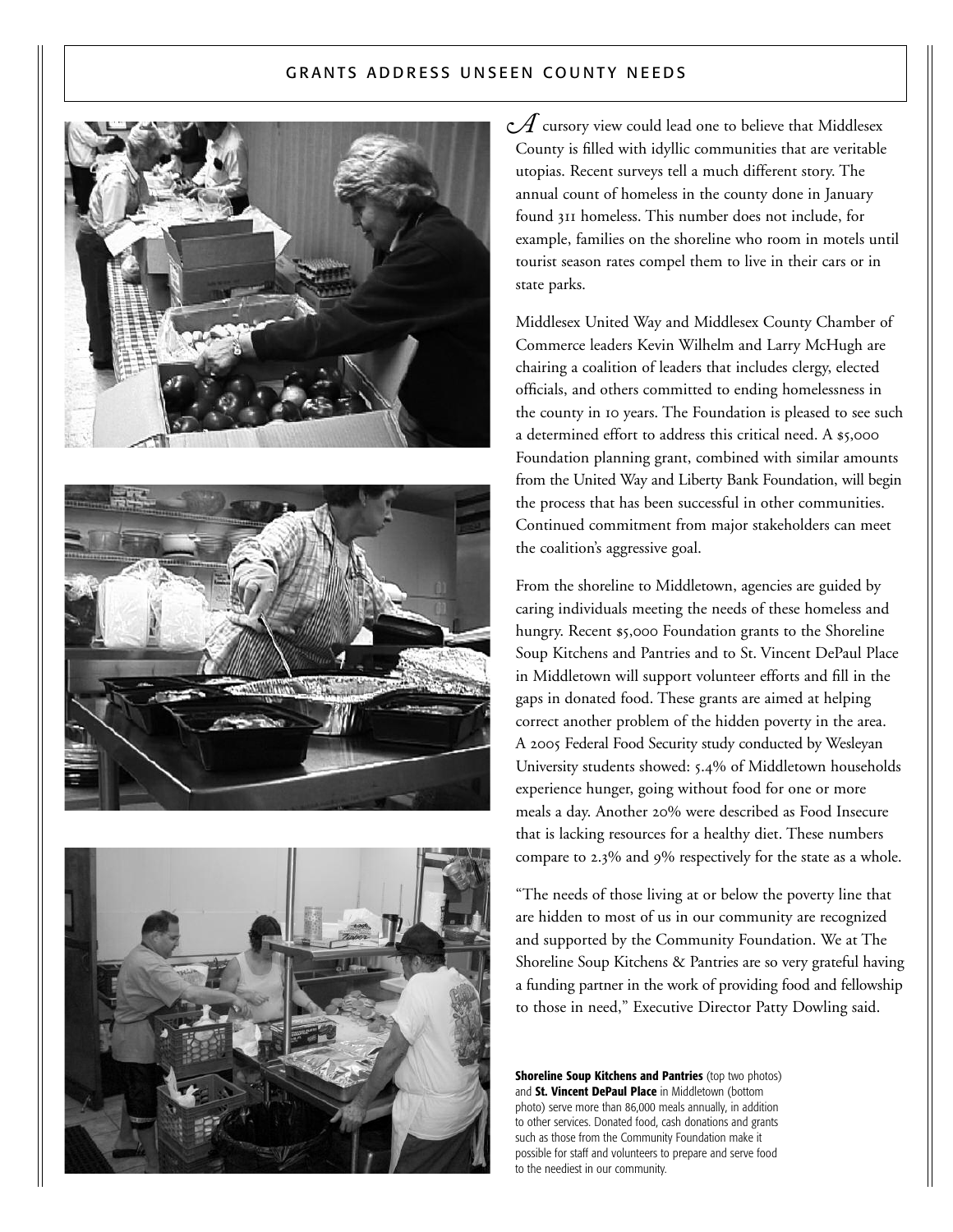# FOUNDING DIRECTOR STEPS UP AS NEW BOARD CHAIR



Robert J. Kirkpatrick Jr.

 ${\mathcal{A}}$  founder of the Middlesex County Community Foundation, Robert J. Kirkpatrick Jr. has devoted his career to philanthropy. He carries that devotion in a new direction as he assumes the chairmanship of the Foundation's board of directors.

Kirkpatrick plans to guide the organization into its next phase. The board's adoption of a strategic plan in 2006 began that process, he said.

"The founders will all be off the board by 2008 and the Foundation needed to solidify its position in a changing philanthropic world," Kirkpatrick explained. The plan, which includes increasing the staff size from  $2^{1/2}$  to  $3^{1/2}$  full-time equivalent employees, will be "to increase operating and endowment and to grow estate funds," he said.

His goals for the next two years are to assure a smooth transition of the board and the staff. "We've already achieved much of that with the board, having expertise in investment management, marketing, grants management, awareness of the needs of the entire county," he said. "Under the able leadership of Janice Atkeson we are searching for a president." He noted that the Foundation has been "blessed by the work and success of our founding president, Patti Vassia," who will continue assisting present donors and cultivating potential donors after she steps down as president. *(See Vassia's message on the next page…)*

As one of the fourteen people whose vision gave birth to the Foundation in 1997, Kirkpatrick has served since then in myriad capacities: As chair of the Grants Committee, he instituted site visits for members to visit grantees in parts of the county where they did not live and work. Thus Northern County residents reviewed the progress of organizations in Old Saybrook and Clinton, while Shoreline members oversaw the work of grantees in Cromwell and Middletown. Kirkpatrick was responsible for another milestone when he helped secure the first substantial endowed fund—\$100,000 from the Middlesex Mutual Assurance Company in 1999.

As he assumes the role of chair, Kirkpatrick will be assisted by vice chairs Marcia Kalayjian of Durham and Anita Ford Saunders of Middletown. Rounding out the Foundation's 2007 officers are Patrick J. Crowley of Old Lyme as treasurer, assisted by Thomas J. Pastorello of East Hampton and Ralph H. Shaw II of Middletown as secretary.

# PRESIDENT'S SOCIETY BOOSTS FUND RAISING

 $\mathrm{``} \mathcal{B}$ lockbuster" response is what Dave Preston, Development Committee Chair, called the results of last year's President's Society effort to support Foundation operations. Imagine, forty-seven (47!) generous folks and businesses responded with gifts of \$1,000 or more to letters signed by Bob Herbst of Essex and Joe Lombardo of Middlefield. "We are delighted with the number and amount of friends our letters surfaced to help the Foundation grow," said Herbst. "We hope they will renew for this year and others will join them too," added Lombardo.

President's Society members donated \$67,000 that was matched \$1 for every \$2 by the Clark Group, Middlesex Mutual Assurance and Whelen Engineering to yield 50% of operating costs. In recognition of their generosity Preston and his wife Barbara treated the members to a lovely luncheon at Restaurant du Village, in Chester in December. They have promised to do the same for 2007. Visit the Foundation's website, www.MiddlessexCountyCF.org to see a list of 2006 President's Society Members.



*Good People Great Things* **Wins Gold Award** This newsletter has been recognized with a Gold Award by the Council on Foundations in the 2007 Wilmer Rich Shields Awards Program for Excellence in Communications. The Foundation is indebted to the talented staff team of How 2 Design which has provided creative design services for this piece and the annual reports as their gift since its inception. Special thanks are due to Noemi Kearns, Principal of How 2 Design and Liz Petry, former Foundation board member, who provides writing and editorial support. Pictured (left to right) front row: Ruth Zelanski, Katie Thurber; back row: Keith Edwards, Noemi Kearns, and Josh Comen.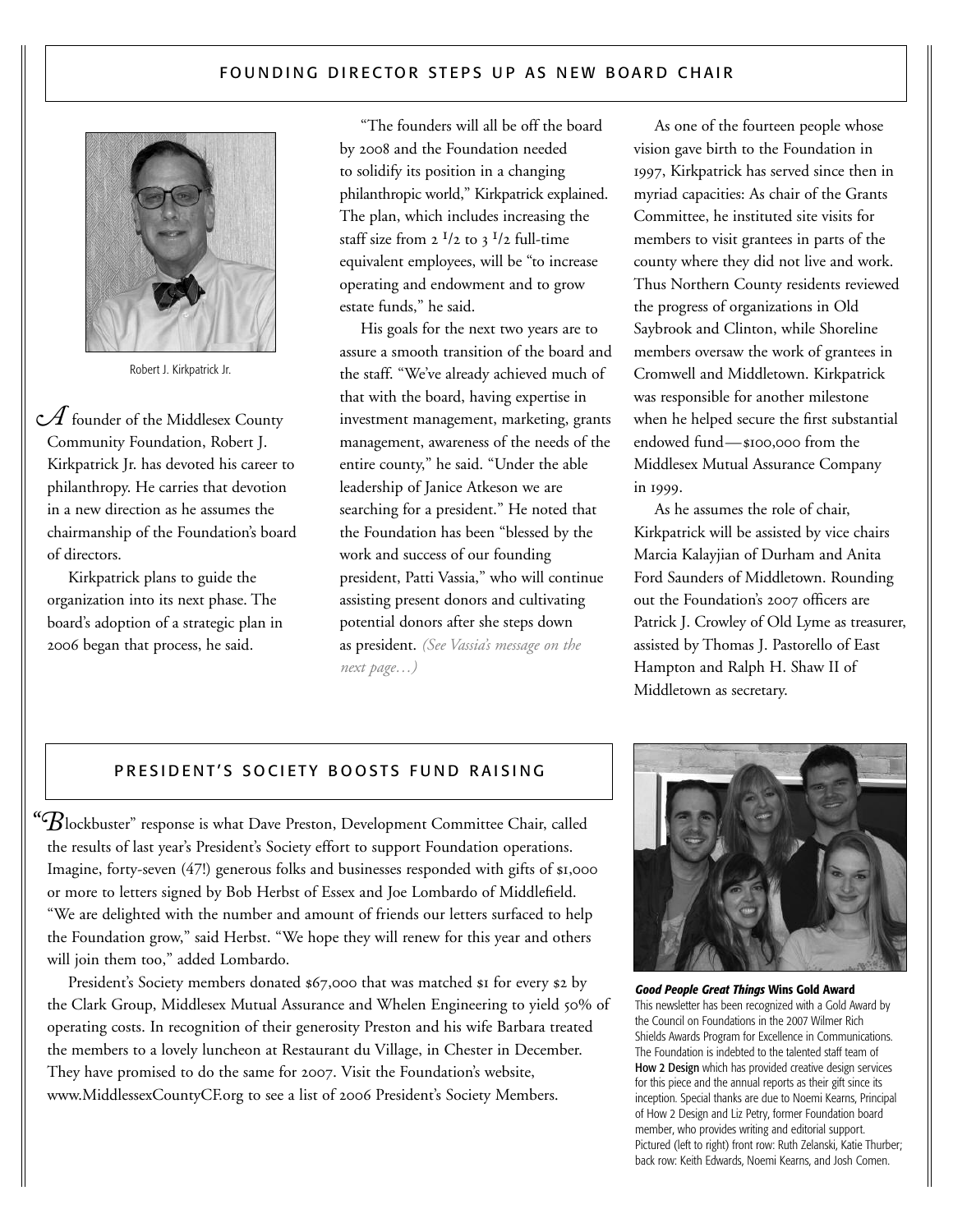

# *Dear Friends,* Physical Prince of the Bates To REMEMBER

I love to celebrate special occasions and 2007 is full of them. It was 40 years ago I came back to the Connecticut River Valley; it was 10 years ago we established our Community Foundation; and it is the year of a significant birthday. I feel so blessed to have had three rewarding careers (YMCA, United Way and Community Foundation) that have increasingly improved

the quality of life of children and adults here in Middlesex County. Each career has built on the knowledge, experiences, donors and the volunteers I have worked with in building a better community.

My greatest satisfaction has been the progress we have made in building a vital Community Foundation. There is much more to be done, for it to become a self-sustaining philanthropic force for good. The Board and I agree that to grow in impact, we need more than our present staff. While I am still "young," we want to use my time, talents and relationships to best advantage. I have become proficient at administrative detail but my heart is, and has always been, in meeting and connecting with people. Our new strategic plan provides for just that. Soon I will be refocusing my attention to the thing I love most, working with good people who want to do great things for our community.

A Search Committee is now seeking just the right person to become the Foundation's new president. I look forward to introducing that person to our many friends and supporters, working together and focusing on growing our endowment and building an even better Middlesex County. So, I am not retiring (an adjective that will never describe me!) . . . I am refocusing my efforts on doing what I most enjoy. With your continued support I look forward to celebrating an even better Community Foundation with you and the community.

Onward,

Patti Anne Vassia, *President*

Soloist Competition winners (Left to right) Allison Lindsay, Andrei Lieders, Gregory Laucella, Jessie Daniels and Anthony Pandolfe will perform with professional musicians from the Hartford Symphony at 7 PM on May 15 as *Middletown High School Goes to the Symphony* at the Bushnell with a \$5,000 sponsoring grant from the Foundation's Elizabeth Swaim Arts Enrichment Fund.

## **Sunday May 13 — Mother's Day**

Consider honoring the favorite women in your life with a memorial or honorary gift to the Fund for Women & Girls.

> **Thursday, May 24 — 7:00 PM** Swaim String Spring Concert Middletown, Snow School

**Friday, May 25 — 8:00 PM** Premier of 17 Miles Film Project Old Saybrook, Middle School

### **Fall Competitive Grantmaking Schedule**

| September 1 RFP posted on Website   |
|-------------------------------------|
| September 26 Letters of Intent due  |
| October 15 Grants Committee         |
| Seeks Proposals                     |
| November 12 Requested Proposals Due |
| December 5 Grants Committee         |
| Recommends Grants                   |
| December 19 Board Approves Grants   |
| December 28 Organizations Notified  |

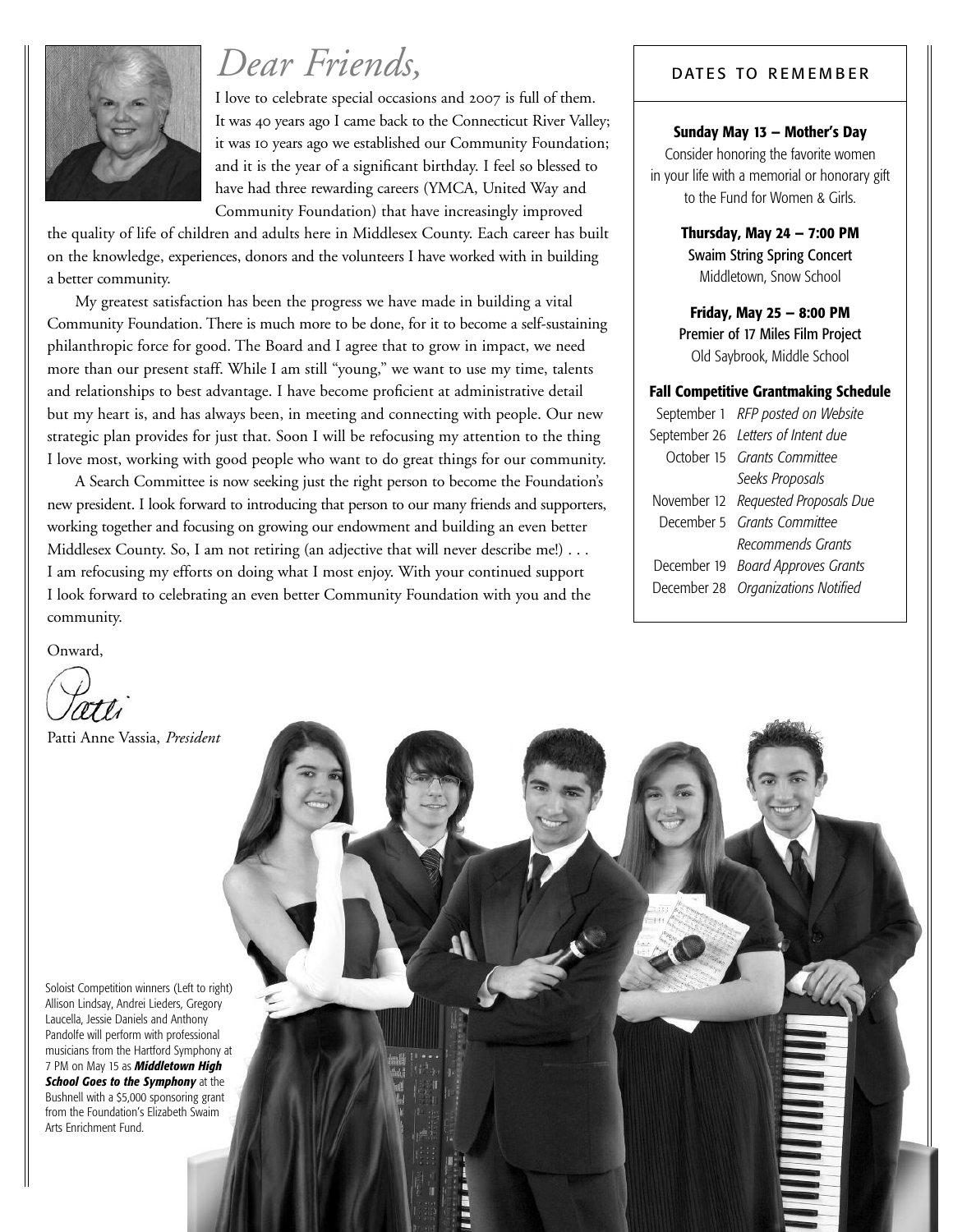## PAST BOARD MEMBERS CONTINUE SERVICE



Ralph H. Shaw II



Sari A. Rosenbaum



Liz Petry

 $\mathcal A$ ll three departing members of the Foundation's board of directors, Ralph H. Shaw II, Sari A. Rosenbaum, and Liz Petry, belie the term "retiring." Though they will no longer serve on the board, as they have served the maximum of three terms, all three are committed to making contributions to the Foundation.

The most work will go to **Ralph H. Shaw II** of Middletown, who will continue to serve voluntarily as Board Secretary. He noted, "As such I record the minutes of Board and committee meetings. In its own way it allows me to stay in touch but not have a vote or otherwise act as a director."

Shaw was a member of the founding committee for the Foundation and served as the chair of the board of directors for the first seven years. He became involved, he said, "From the outset, I was enthusiastic because of the obvious need of some such activity; because some really influential and thoughtful folks thought it would work and were willing to be supportive; and because Jean [his wife] and I clearly could never fund a foundation on our own but it would give us a vehicle to help repay our own debt to the local scene. Someone (probably Derry [D'Oench]) convinced me that the Foundation would need a titular head of the organization during its formative years . . . hence I became the first Board Chair.

"While the Foundation is not as well endowed as had been hoped at this juncture," he added, "the support has been wonderful and all of us remain enthusiastic and optimistic about the future as we face so much change this year."

**Rosenbaum** will remain an active member Fund for Women & Girls Committee. She laughingly said she became involved with the Foundation "because Willard [McRae] and Patti [Vassia] twisted my arm.

"I did not know what a community foundation was or what it did, but they assured me that Middlesex County needed one—that there was nothing that covered the whole range of what those organizations did."

At the beginning she was unsure of her role, she noted, but serving on the Foundation's Grants Committee gave her an idea of the breadth and scope of the operation. When the Board was challenged to increase the endowment she teamed up with former board member Jean Caron to focus on serving the needs of the county's women and girls. Then, Rosenbaum said, "I felt I was making a real contribution." The Fund for Women & Girls now holds more than \$200,000 and has provided \$45,558 in grants to empower women and girls to become self-sufficient and reach their potential.

McRae was also responsible for recruiting **Petry**, who has served nine years on the board. "She brings the county with her," he said at the time of her appointment pointing out the fact that she was born in Old Saybrook and has lived in Deep River, Cromwell, and Middletown, where she now makes her home.

As a working journalist when she first served on the board, Petry struggled to stay through early morning meetings. After she left journalism, she turned her writing and editing skills to helping produce copy for the newsletters, the Web site and other Foundation publications.

"I've discovered how gratifying it is to see one's contributions making a difference locally," Petry said. "I want to continue to let people in the county know about marvelous work of the Foundation so that it can continue to thrive."